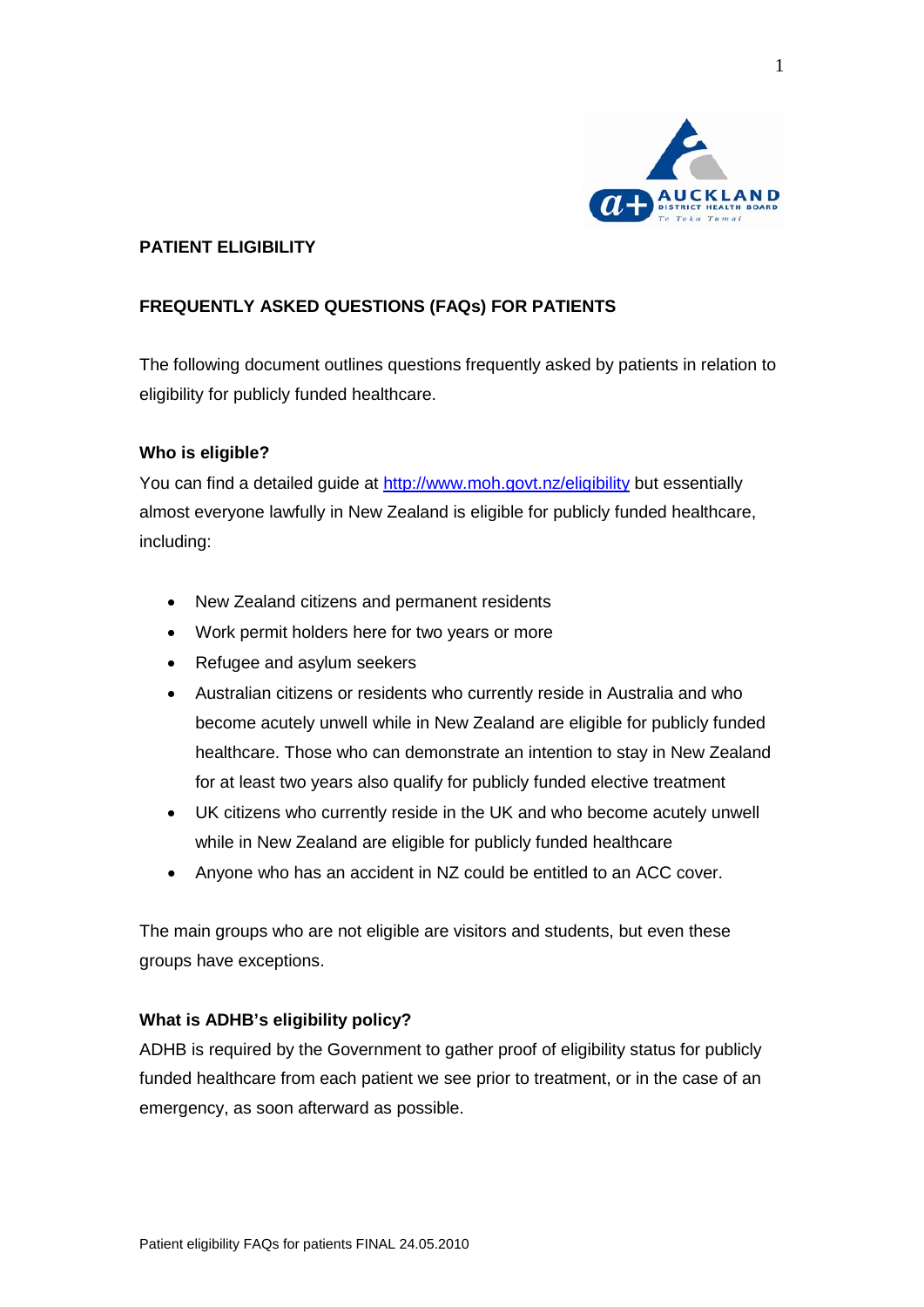If a person is not eligible for publicly funded healthcare they will be charged by ADHB for their care.

Ineligible patients may not be able to receive elective care within the public hospital system unless there is capacity and the individual has paid in advance.

Please also note that eligibility status and treatment costs can only be finally determined by the ADHB finance department. No other ADHB staff members have the authority to determine this information on behalf of a patient.

### **Are there any exceptions?**

The Ministry of Health has agreed that treatment of certain conditions are exempt, that is all patients are deemed eligible for:

- Sexual health services (first visit only unless for an exempt condition)
- Certain infectious diseases
- The provision of maternity related services to women where the father of the child is eligible.

### **What documents should I show to prove my eligibility?**

You will need to show either:

 A photocopy of your passport (including all pages that have a NZ immigration stamp or sticker plus the photo page).

OR

• A photocopy of a New Zealand birth certificate (and marriage certificate if your last name has changed).

OR

A photocopy of a New Zealand citizenship certificate.

OR

A letter from immigration of acceptance of refugee status.

These are not required to be certified copies (i.e. signed by a Justice of the Peace). ADHB simply needs a photocopy of the document, without a covering letter. We want to make this as easy as possible for you.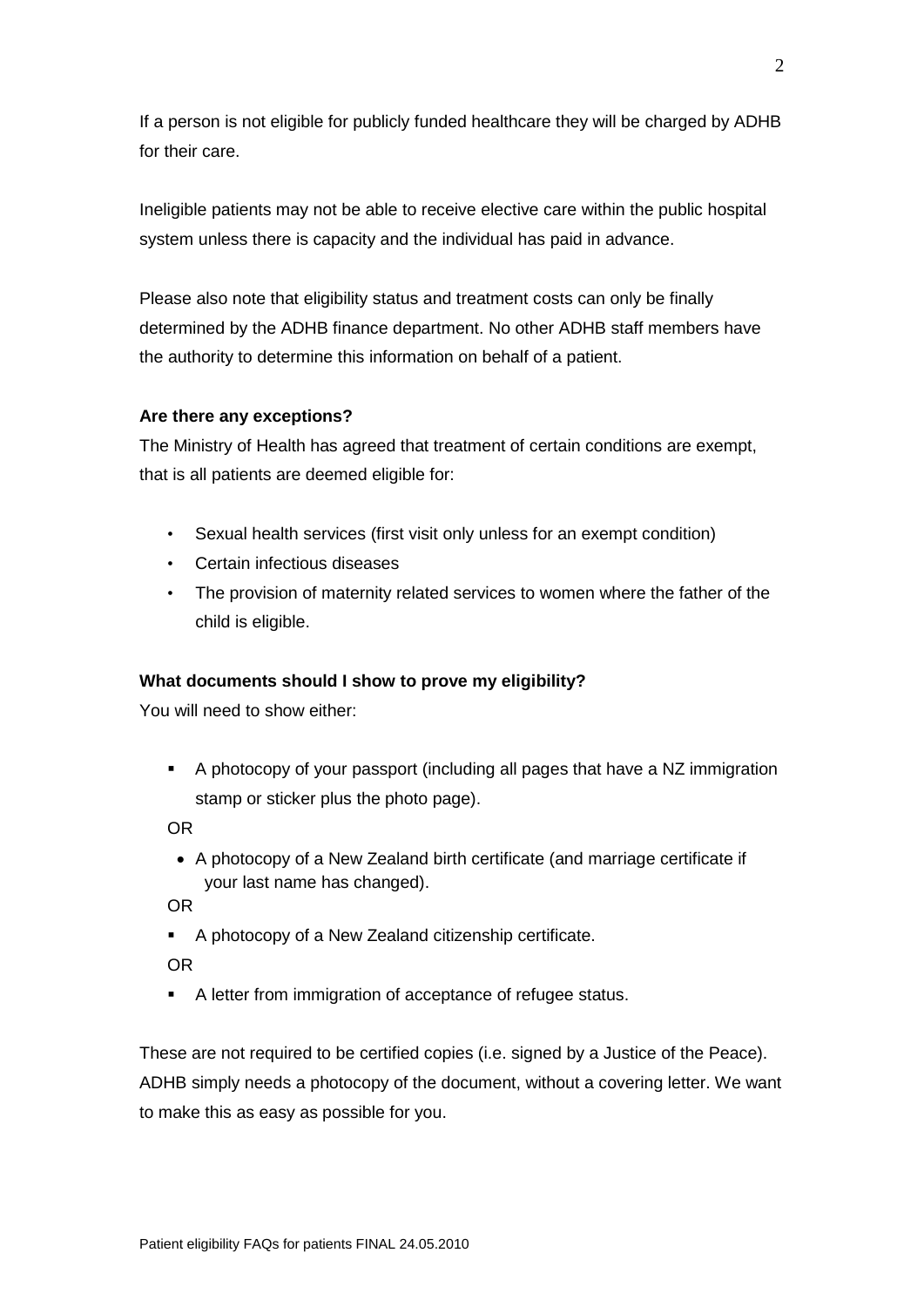# **What should I do if I don't have a passport or a birth certificate? What about a New Zealand driver's licence?**

You can apply for a passport or request a copy of your birth certificate through the Government's Department of Internal Affairs – [www.dia.govt.nz.](http://www.dia.govt.nz/)

A New Zealand driver's licence is not proof that someone is a New Zealand citizen or permanent resident and therefore cannot be used to determine eligibility.

### **How should I provide ADHB with this information?**

There are several ways that you can send your eligibility documentation to us:

- 1) By post to: Patient Eligibility Administrators, PO Box 2594, Shortland Street, Auckland.
- 2) By scanning the document and emailing it to [patienteligibility@adhb.govt.nz.](mailto:patienteligibility@adhb.govt.nz) Please quote your NHI number in the subject line.
- 3) By fax to the eligibility team on 09 631 0765 or 09 623 4632. Please quote your NHI number on the top of each page.
- 4) Where an appointment has already been scheduled you may bring proof of eligibility to your **first** appointment and take it to the cashier's office on level 5 at Auckland City Hospital or to building 4, ground floor, Greenlane Clinical Centre.

## **Should I send in my eligibility documents now even if I'm not expecting to receive elective care?**

No. When you access ADHB services you will be asked to provide proof of eligibility before you receive your appointment.

# **I have already shown my eligibility documents to my GP. Why do I have to do it again?**

Unfortunately ADHB cannot rely on third party evidence, we must see proof ourselves.

# **I have already given proof of my eligibility documents to ADHB in the past, will I have to do this again?**

No. If you have provided proof in the past and this was entered into the computer by the eligibility team then you will not need to show proof again. If ADHB has no record of your eligibility status we will write to you to request it. We apologise if you have provided this information in the past and it has not been recorded.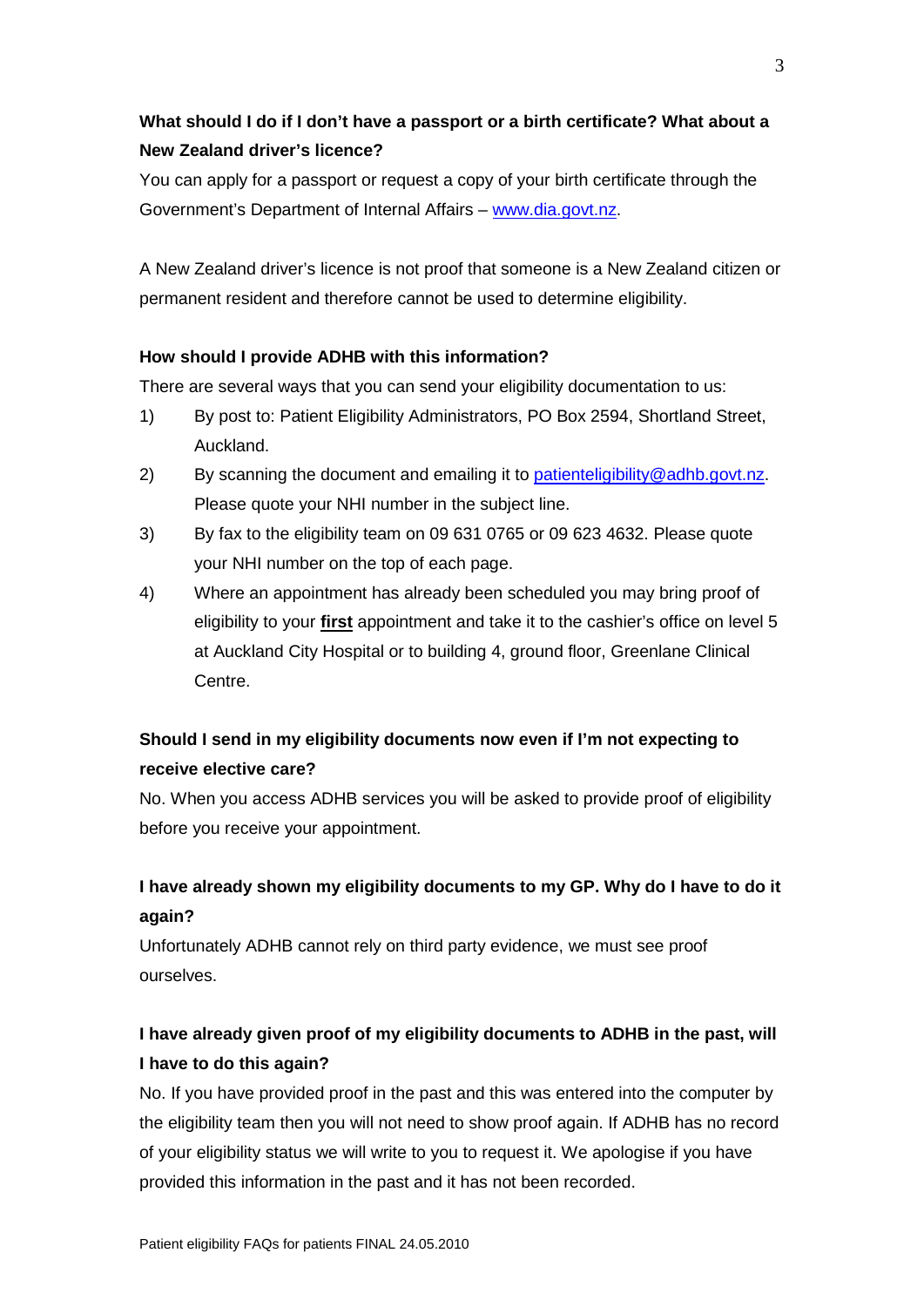#### **I was born in the ADHB region, why should I show my documents now?**

This initiative has been introduced in the last three and a half years so patients who have been treated in the past may now be asked to provide documentation to prove their status.

We realise that people who were born in New Zealand and received healthcare in the past will find it frustrating and inconvenient to now provide their passport or birth certificate, but we must be fair and treat everyone equally.

By taking this approach New Zealand citizens, residents and those entitled to publicly funded healthcare, will help to ensure that free or subsidised healthcare is available to the people who are entitled to it.

Patients will only need to show us their documents once, as once details are loaded onto ADHB's computer system they will not need to provide these details again, no matter how many times they require treatment.

It should also be noted that people born in New Zealand after 2006 are not automatically New Zealand citizens.

This initiative has been introduced in the last three and a half years so patients who have been treated in the past may now be asked to provide documentation to prove their status.

## **What happens if I turn up for an appointment and I forget to bring my proof of eligibility?**

If you have not already sent ADHB your proof of eligibility documentation and then turn up for an appointment without it you are still entitled to attend that appointment.

You are however still required to prove your eligibility and should forward your eligibility documents to ADHB as soon as possible. Patients who do not prove their eligibility or who are found to be ineligible will be sent an invoice for the cost of their care.

When you attend an appointment without proof of eligibility reception staff will provide you with a proof of eligibility handout explaining these points.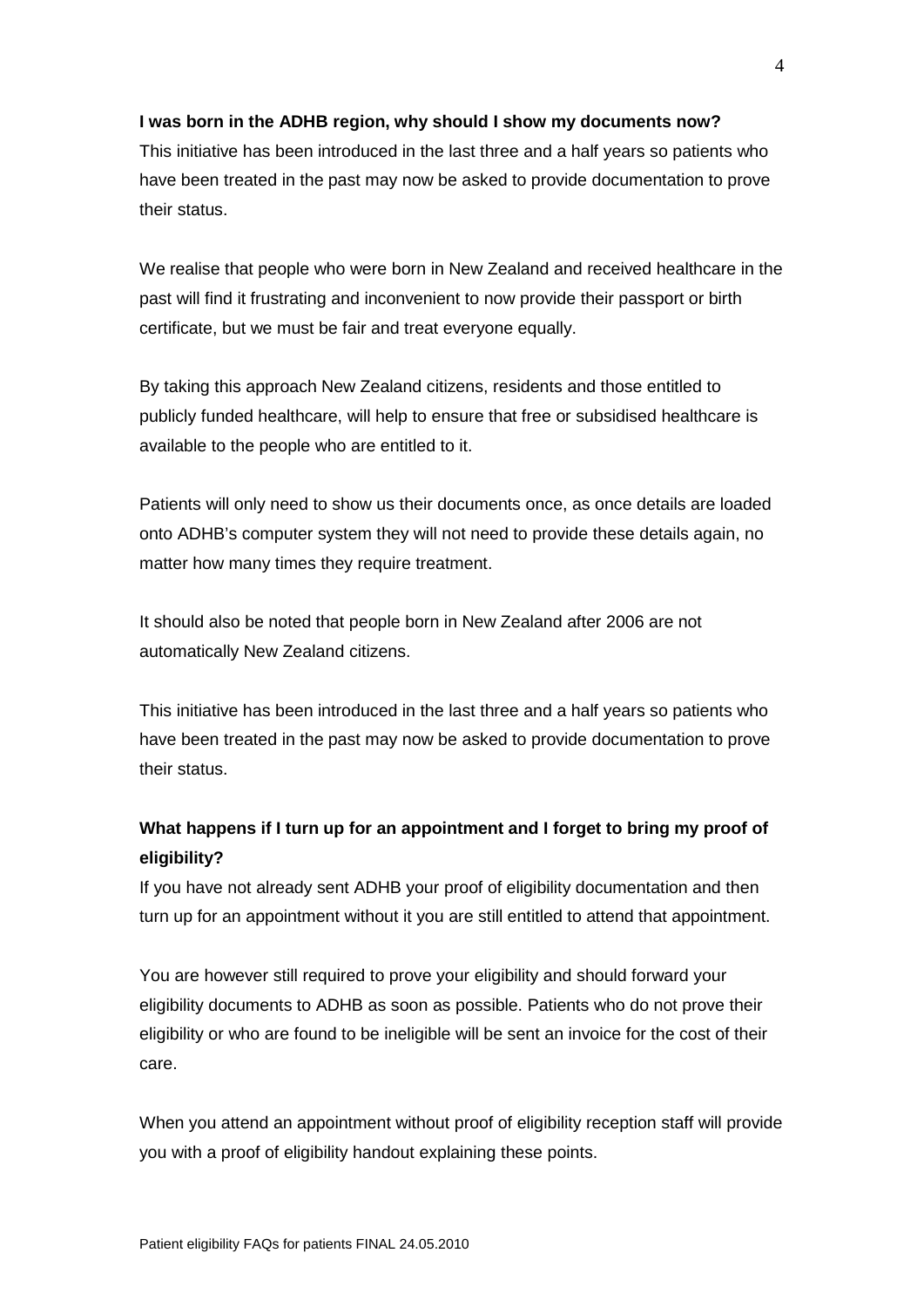No subsequent appointments will be scheduled until your eligibility has been proven.

### **Will I be turned away from the hospital if I am not eligible?**

No one requiring urgent treatment will be turned away. If you require acute care you will always be treated. Proof of eligibility and payment will be sought from you after treatment has been received

If you are ineligible or are unable to provide proof, you will be sent an invoice for the cost of your care. If you later prove that you are eligible, the invoice will be credited.

## **If I want a non-urgent (elective) procedure and I am not eligible can I pay for the service/treatment I need?**

Elective procedures for ineligible patients will be determined on a case by case basis. A decision whether or not to treat a patient depends on:

- a) Whether the service has spare capacity (i.e. no waiting list of eligible patients).
- b) The patient has paid in advance.

Both criteria need to be met before the patient is treated. Only senior hospital staff can make this decision.

## **If I am injured in an accident in New Zealand, will my hospital costs be covered?**

New Zealand has a universal accident insurance scheme (ACC) that covers acute hospital care for most accidental injuries. However ACC does not cover all injuries, part charges may apply for some treatment, and the scheme also may not cover rehabilitation or repatriation.

The Government strongly recommends that people visiting, studying or working in New Zealand who are not eligible for publicly funded health and disability services should hold comprehensive travel insurance, including health insurance.

For more information on the ACC scheme visit their website - [www.acc.govt.nz.](http://www.acc.govt.nz/)